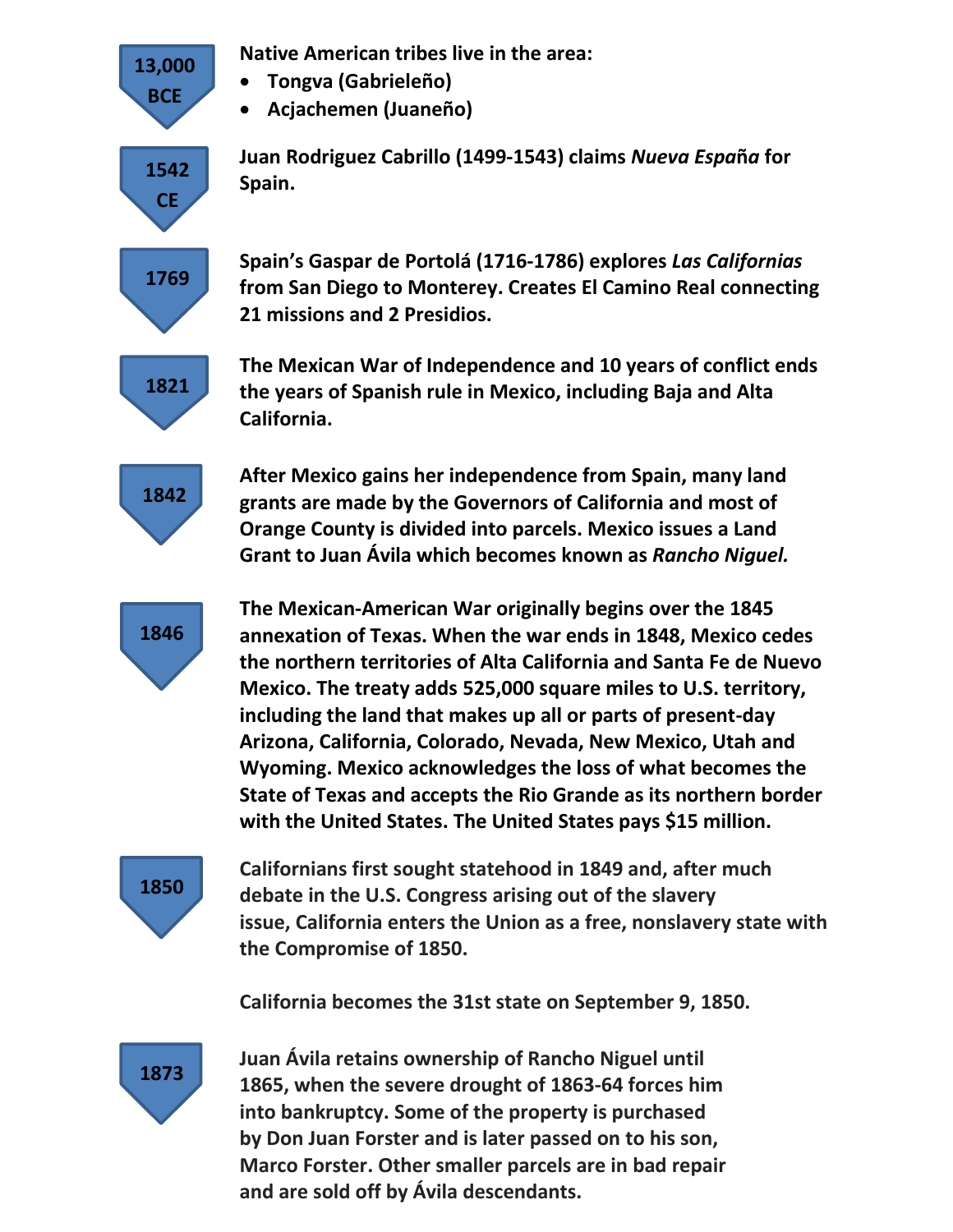**C.B. Rawson eventually buys most of the** *Rancho Niguel* **parcels and the name is changed to** *Rawson Ranch* **for a short time.** 

**In 1895, the property is purchased by Lewis Moulton and his partner, Jean Pierre Daguerre.**



**Orange County secedes from Los Angeles County. Until 1889, the two counties were one, and Los Angeles County stretched as far south as present-day San Clemente.**

**Orange County can trace its origins back to an 1869 scheme to create an Anaheim County out of the Los Angeles County's rural south. Secessionists argued that the long distances separating Anaheim from the county courthouse and administrative offices in Los Angeles justified the division. Wrote James Guinn, a local historian and longtime supporter of county division:**

*A trip to the county seat and return required two days...travel over hot and dusty roads in the summer time… and through mud and mire in the winter time. Bridges there were none, and often during the rainy season, the rivers swollen to raging torrents cut off all communication with the metropolis for weeks at a time.* 



**In February of 1895, Louis Moulton purchases Niguel Ranch (Rawson's 17,000 acres), and a few months later Jean Pierre Daguerre buys a one-third interest in it. From time to time, they acquire other bits of property not belonging to the original grant, until the ranch comprises 21,723 acres.**



*Niguel Ranch* **is commonly, but not officially, called**  *Moulton Ranch.*

**Ross Cortese's** *Rossmoor Corp.* **develops** *Leisure World – Laguna Hills.*

*Leisure World Historical Society of Laguna Hills, California, Inc. is incorporated.*